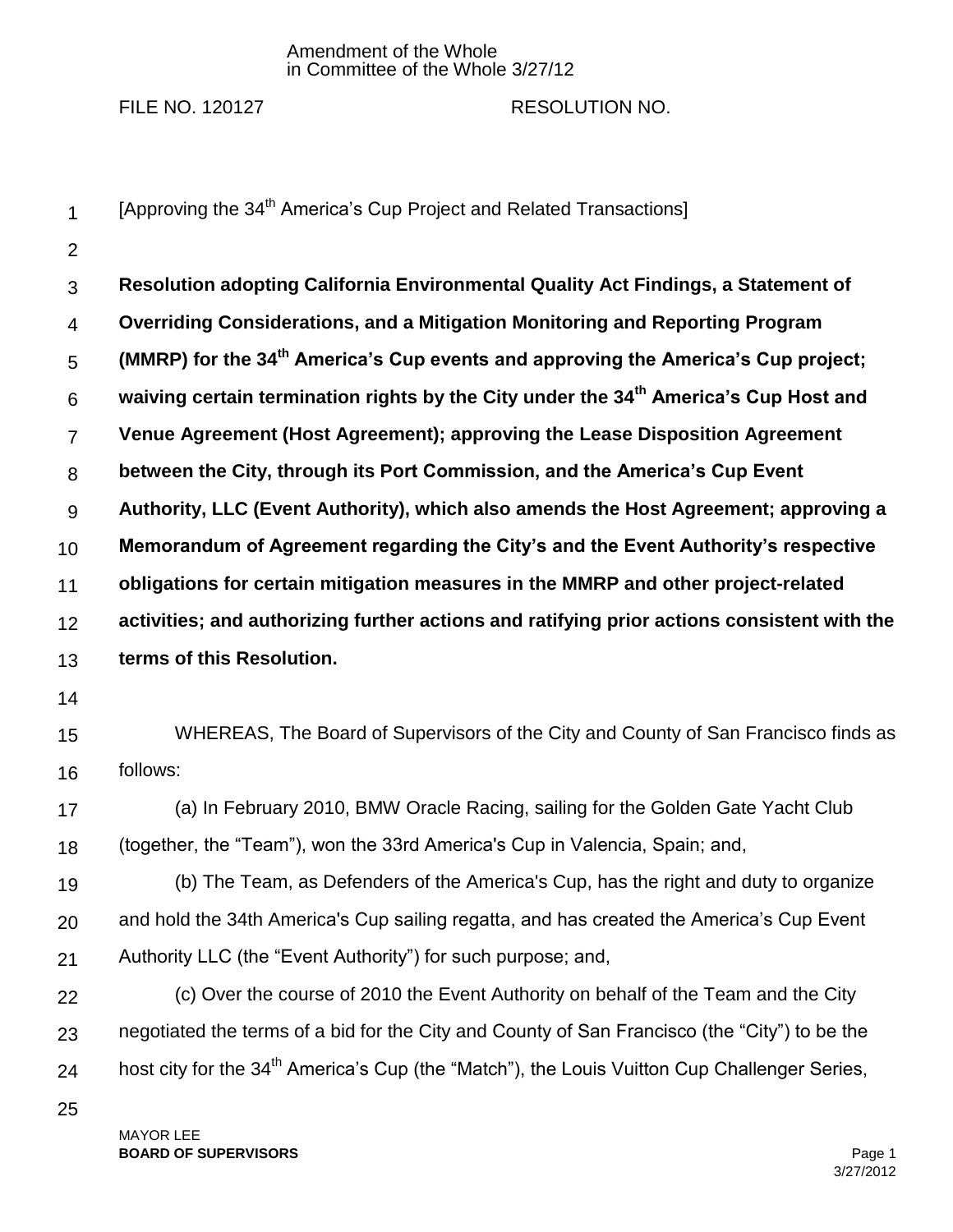1

and certain related regattas in 2012 and 2013 (together, the "Event"); and,

 $\mathcal{P}$ 3 4 5 6 7 (d) In furtherance of those negotiations, supporters of bringing the Event to San Francisco established the America's Cup Organizing Committee (the "ACOC"), a nonprofit public benefit corporation which includes civic and corporate leaders from throughout the Bay Area, California and the nation, as well as a bipartisan honorary committee including elected and appointed representatives from our local, state and federal governments; and,

8 9 10 11 (e) On December 14, 2010, by its Resolution No. 585-10, the Board of Supervisors approved the terms of a 34th America's Cup Host and Venue Agreement (subject to further addition, amendment or modification under certain conditions) and other aspects of the City's bid to host the Event (the "Host Agreement"); and,

- 12 (f) As approved under Resolution No. 585-10, the Host Agreement contemplated:
- 13

14 15 16 17 (i) The Event Authority, the City and the ACOC as signatories to the agreement; (ii) A number of commitments by ACOC in support of the host city bid, including but not limited to a fundraising program of \$32 million over three years, the proceeds of which are to be provided to the City to defray a portion of the City costs of hosting the Event;

18 19 20 (iii) sole source negotiations between the City (acting through the Port Commission (the "Port") and other relevant City agencies) and the Event Authority for venue leases and other agreements to use City property needed for the Event;

21 22 23 24 (iv) an investment before the  $34<sup>th</sup>$  America's Cup Match of at least \$55 million by the Event Authority in substructure and infrastructure improvements to Port facilities for the Event, subject to City approval of the improvements and verification of the Event Authority's costs;

25

(v) undertaking and completing environmental review of the proposed project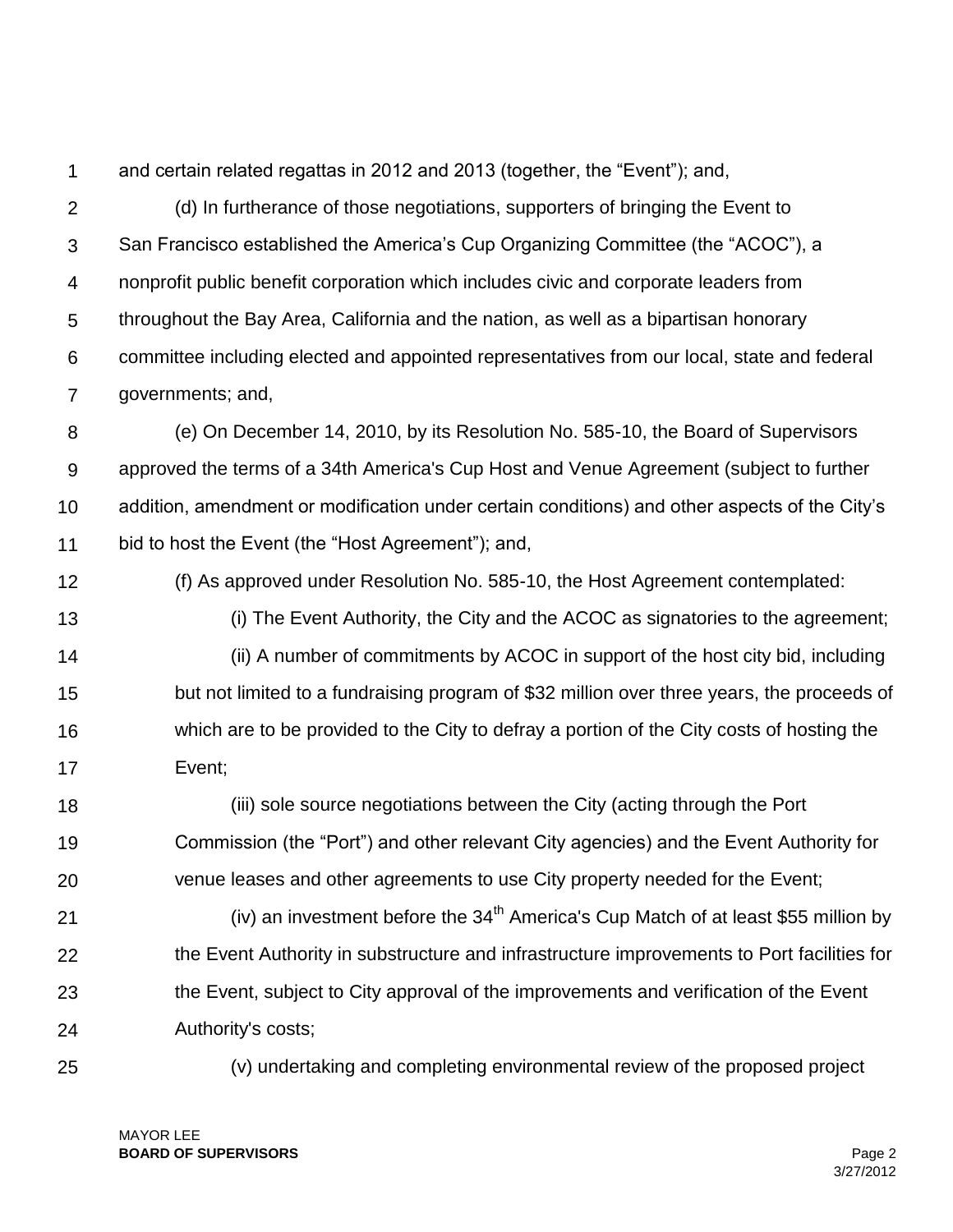1  $\mathcal{P}$ under the California Environmental Quality Act ("CEQA") before the City's consideration of any approvals for the Project;

3 4 5 (vi) in exchange for a \$55 million pre-Match investment, an agreement by the City to grant the long-term development rights to Piers 30-32 and Seawall Lot 330 on a sole source basis to the Event Authority; and,

6 7 8 9 10 11 12 13 (vii) in exchange for substructure and infrastructure improvements above \$55 million, an agreement to reimburse the Event Authority through long-term development rights to Port venues on a sole source basis, together with proceeds of property tax increment from infrastructure financing districts associated with the future development of Piers 30-32 and Seawall Lot 330 and other funding sources, all subject to the terms and conditions of the Host Agreement, including future development project-specific environmental review under CEQA and future approvals by the Port Commission and Board of Supervisors, among other agencies; and,

14 15 (g) In addition to approving the terms of a Host Agreement, in adopting Resolution No. 585-10 the Board of Supervisors made the following findings:

16 17 18 19 20 21 22 23 (i) In response to identified negative financial impacts to the Port that could result from hosting the Event, Resolution No. 585-10 referenced a range of potential solutions, including using Charter Section B7.320 to offset race-related, net short-term rent reductions to the Port, financing certain City costs to prepare venues for the Event with City certificates of participation, and City financing for waterfront improvements to offset reductions in the Port's revenue bond capacity, subject to the review and approval of the City's Capital Planning Committee, the Mayor and the San Francisco Board of Supervisors, as applicable;

24 25 (ii) In Resolution No. 585-10 the Board of Supervisors found that hosting the 34th America's Cup in San Francisco would generate significant public benefits for the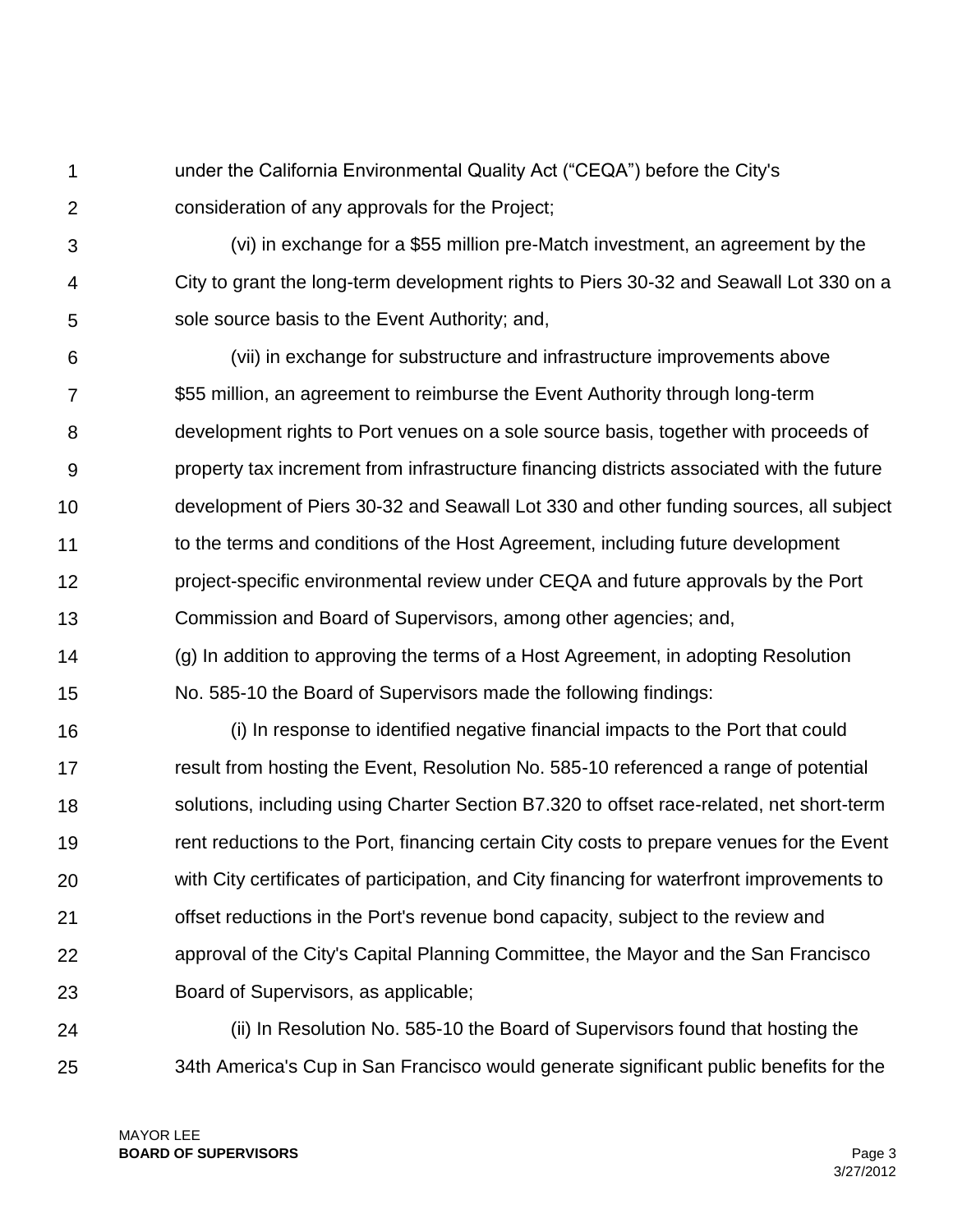1  $\mathcal{P}$ 3 4 5 City including: (1) the repair, improvement and productive reuse of certain City piers along the City's waterfront that are currently in a state of disrepair; (2) the generation of significant new jobs and economic development in a very short period of time; and (3) new opportunities for people to access, view and enjoy the San Francisco Bay as part of an extraordinary showcase for the Bay to the world; and,

- 6 7 8 (iii) In Resolution No. 585-10 the Board of Supervisors found that the plan to undertake and implement the Event is fiscally feasible and responsible under San Francisco Administrative Code Chapter 29; and,
- 9 10 11 12 (h) On December 31, 2010 the Team selected San Francisco as the host city for the Event, subject to execution of the Host Agreement by the City, the Event Authority and ACOC, reflecting the terms negotiated by the parties within the authorization provided by Resolution No. 585-10; and,
- 13 14 (i) The executed Host Agreement is on file with the Clerk of the Board in File No.101259; and,

15 16 17 18 19 20 (j) As contemplated by the Host Agreement, the Event Authority and the City, acting through the Planning Department, the Port of San Francisco and the Office of Economic and Workforce Development, and with the cooperation of numerous other City agencies, have together undertaken a planning and environmental review process for the Event and provided for appropriate public hearings before the Planning Commission, the Port Commission and other City commissions with an Event implementation role; and,

21 22 23 24 25 (k) In conjunction with the planning and environmental review process Port and City staff have negotiated a more detailed and consolidated plan for the Authority's use of Port venues for the Event, including construction of Event-related improvements to City property without a City obligation to provide long-term development rights to the Event Authority, and have proposed to the Event Authority indemnification and insurance obligations and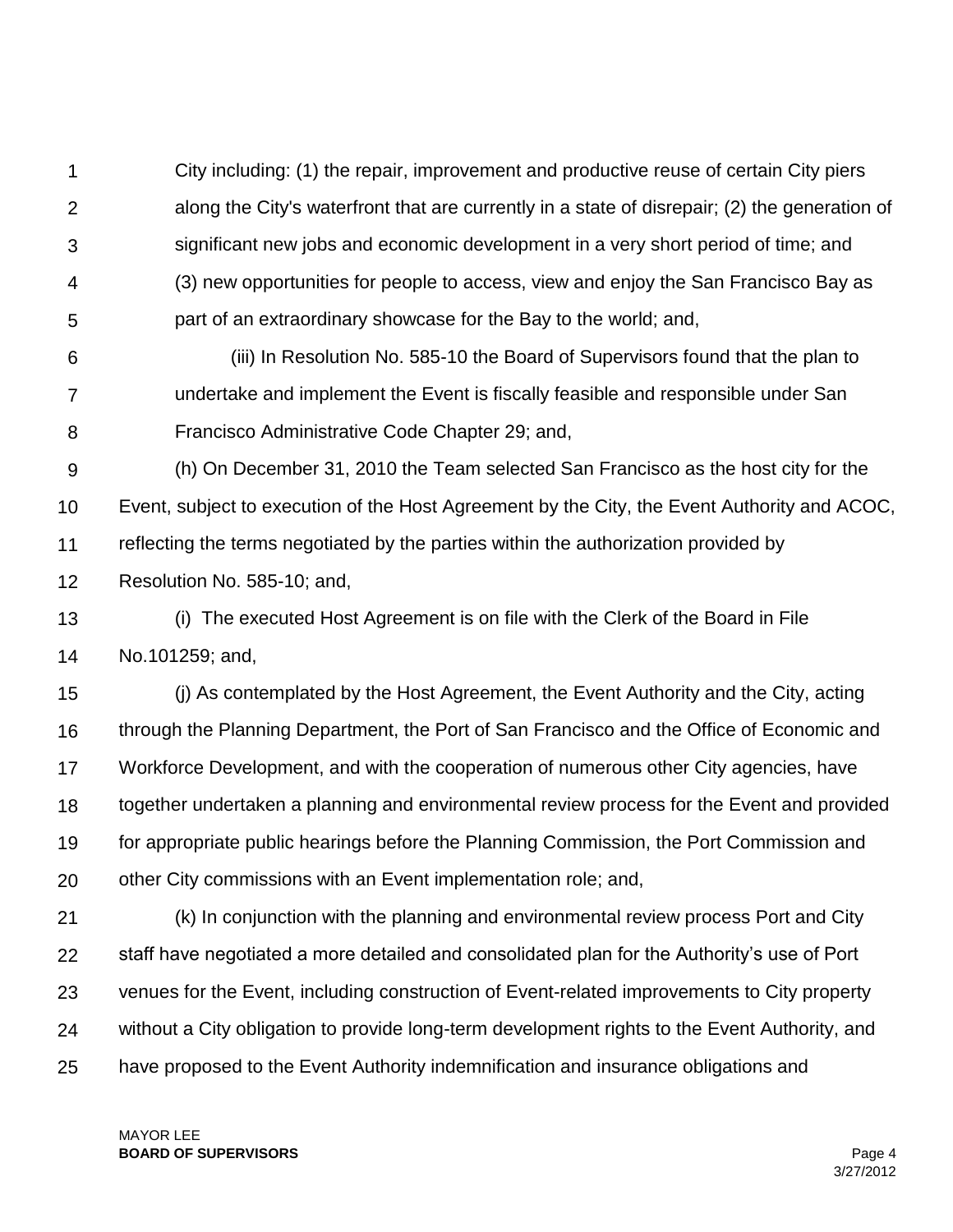1  $\mathcal{P}$ 3 4 5 6 limitations of liability under the new plan, all as set forth in a Lease Disposition Agreement between the City, through its Port, and the Event Authority (the "LDA"), with which the Event Authority and the City intend, upon consent of ACOC, to replace and supersede Sections 5, 6, 15, 17.4 and 17.5 (relating to Venues, Event Authority improvements to City property, indemnification obligations and limitations on liability), delete Section 7 (relating to long-term development rights) and amend certain other provisions of the Host Agreement; and,

7 8 9 10 11 (l) On July 11, 2011, the Planning Department published a Draft Environmental Impact Report (the "Draft EIR") for the contemplated Project, including a conceptual analysis of potential long-term development on Port lands then contemplated under the Host Agreement (the "Project"), for public review and accepted public comments for a 45-day comment period; and,

12 13 (m) On August 11, 2011, the Planning Commission held a public hearing on the Draft EIR; and,

14 15 16 17 (n) On December 1, 2011, the Planning Department issued a document that set forth public comments to the Draft EIR and official responses (the "Comments and Responses document") which, together with the Draft EIR comprises the Final Environmental Impact Report ("Final EIR"); and,

18 19 20 21 22 23 24 (o) The Comments and Responses document included analysis of a "Project Variant" for the America's Cup Project, based on Project changes and improvements developed in response to public comments and further event planning which reduced environmental impacts as well as new, additional mitigation measures which reduced or avoided environmental impacts that were described in the Draft EIR, as well as analysis of a "Reduced Intensity AC34 and Long Term Development Sub-Alternative" that provided more specific information about long-term development; and,

25

(p) On December 15, 2011, the Planning Commission held a public hearing and, by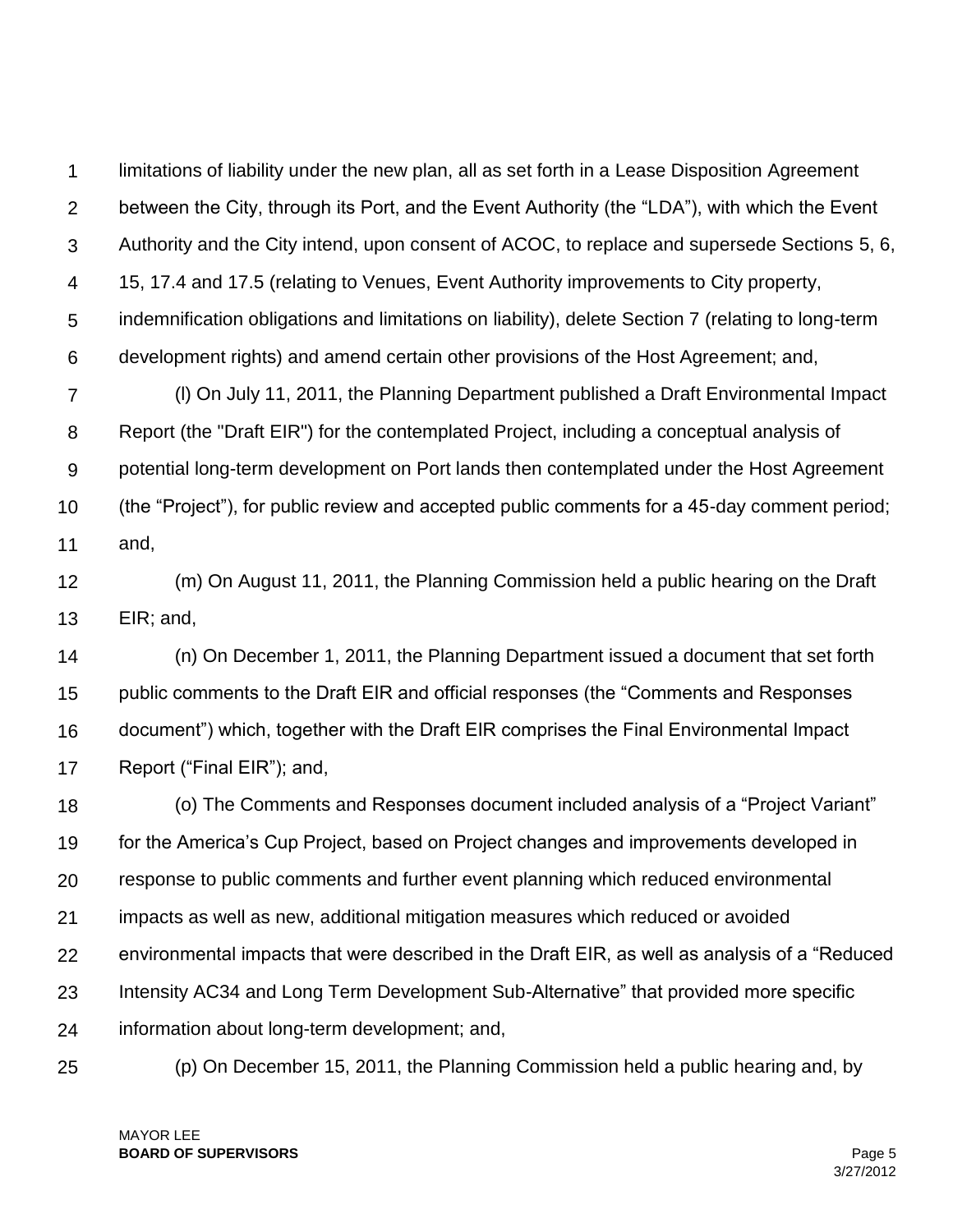1  $\mathcal{P}$ Motion No. 18514 adopted by a unanimous vote of those Commissioners present, certified the Final EIR as accurate, adequate, and complete; and,

3 4 5 (q) A copy of Planning Commission Motion 18514 is on file with the Clerk of the Board of Supervisors in File No. 120127 and is incorporated herein by reference as though fully set forth; and,

6 7 8 9 10 (r) On December 16, 2011, the Port Commission by unanimous vote approved its Resolution Nos. 11-79 and 11-80 (the "Port Resolutions"), which adopted CEQA findings including a Statement of Overriding Considerations and a Mitigation Monitoring and Reporting Program (the "MMRP")—(the "CEQA Findings") and approved certain aspects of the AC34 event plans, including the initially proposed Disposition and Development Agreement

11 12 (s) Copies of the Port Resolutions, including the Port CEQA Findings and the MMRP, are on file with the Clerk of the Board in File No. 120127; and,

13 14 15 16 (t) Two appeals were filed timely challenging the Planning Commission's certification action. At its hearing on January 24, 2012, the Board of Supervisors denied the appeals by its Motion M12-011, which is on file with the Clerk of the Board in File No. 120127 and incorporated herein by reference as though fully set forth; and,

17 18 19 20 21 22 23 24 25 (u) The Project has evolved throughout the environmental review process and public review process, and has led to a revised project that reduces the number of Event venue sites, and eliminates all long-term development sites as described in this Resolution, and, after review of these modifications, the Environmental Planning Division of the San Francisco Planning Department issued a Note to File regarding Changes to the Final EIR ("Note to File"), dated March 20, 2012. The Note to File describes the potential environmental effects of the proposed modifications compared to the impacts identified in the EIR, and demonstrates that the proposed modifications would not result in any new significant environmental impacts or a substantial increase in the severity of previously identified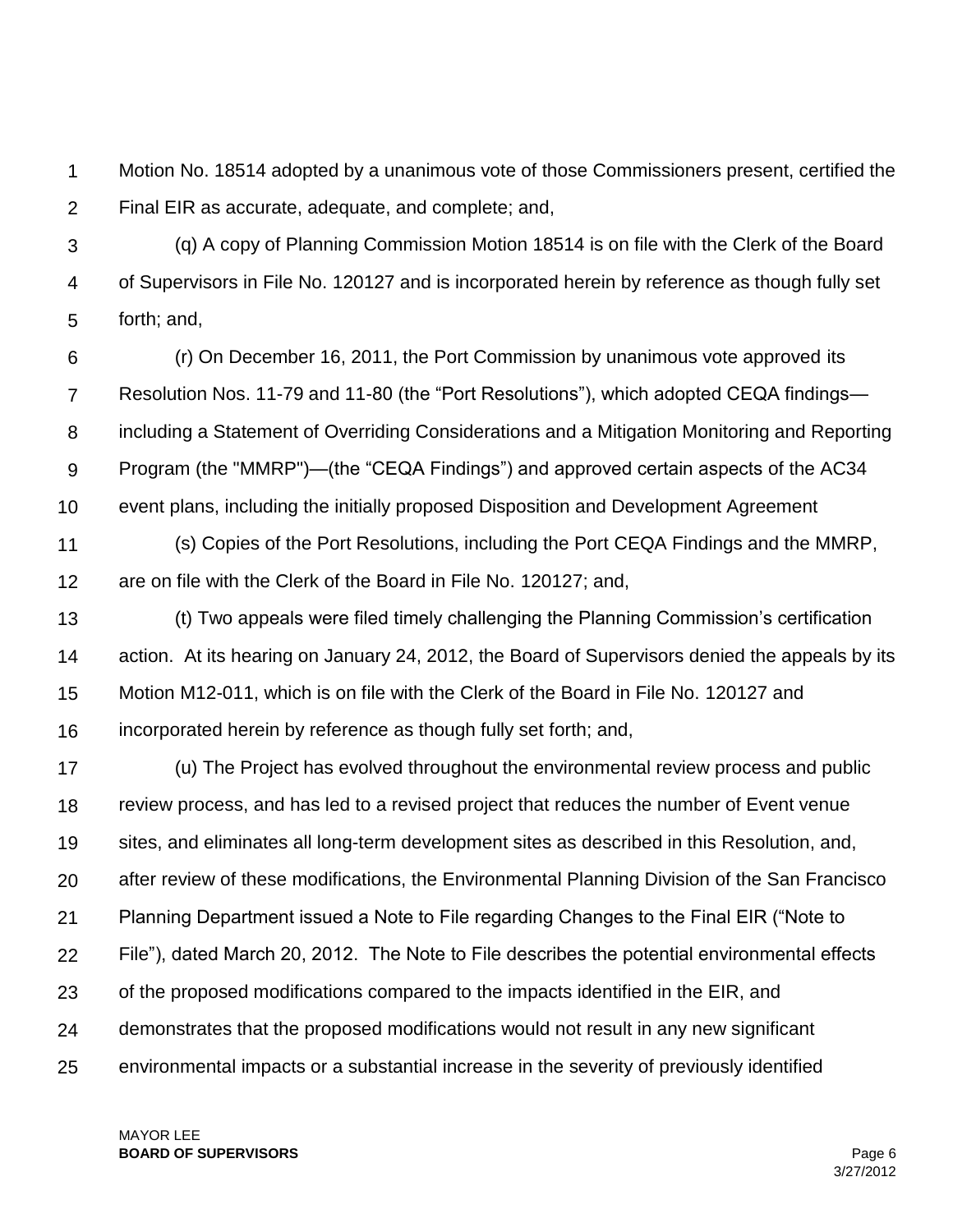1

environmental effects and would not require any new mitigation measures; and,

 $\mathcal{P}$ 3 4 5 6 (v) The more detailed event plan referenced above includes an increase in event stage seating at Piers 27-29. The City and the Event Authority will continue to collaborate with each other and the community to determine appropriate conditions regarding the use of such space, including the number of events, time and noise restrictions, and opportunities for neighborhood arts groups to use the facilities; and,

7 8 9 10 (w) The Board has reviewed and considered the information contained in the Final EIR, the Note to File, all written and oral information provided by the Planning Department, the public, relevant public agencies and the administrative files for the Project and the Final EIR; and,

11 12 13 14 (x) The Project and EIR files have been made available for review by the Board and the public, those files are part of the record before the Board, and the Planning Department, Linda Avery, is the custodian of records, located in Case Number 2010.0493E, and those files are part of the record before this Board; and,

15 16 17 18 19 (y) City staff has prepared proposed findings, as required by CEQA ("CEQA Findings"), which are attached to this resolution as Attachment A, and a Mitigation Measure and Reporting Program ("MMRP"), which is attached to this resolution as Attachments B-1 and B-2 and these Board CEQA Findings and the MMRP were made available to the public and the Board for the Board's review, consideration and action; and,

20 21 22 23 24 25 (z) By its terms the LDA, if accepted by the Event Authority and ACOC, replaces Sections 5, 6, 15, 17.4 and 17.5 of the Host Agreement in their entirety, deletes Section 7, and adds Section 2.4, giving the Event Authority the right to terminate the Host Agreement if it terminates the LDA, and Section 2.5, incorporating into the Host Agreement a Memorandum of Agreement regarding the City's and the Event Authority's respective obligations for "Project Sponsor" mitigation measures in the MMRP (the "Mitigation Measure MOA"); and,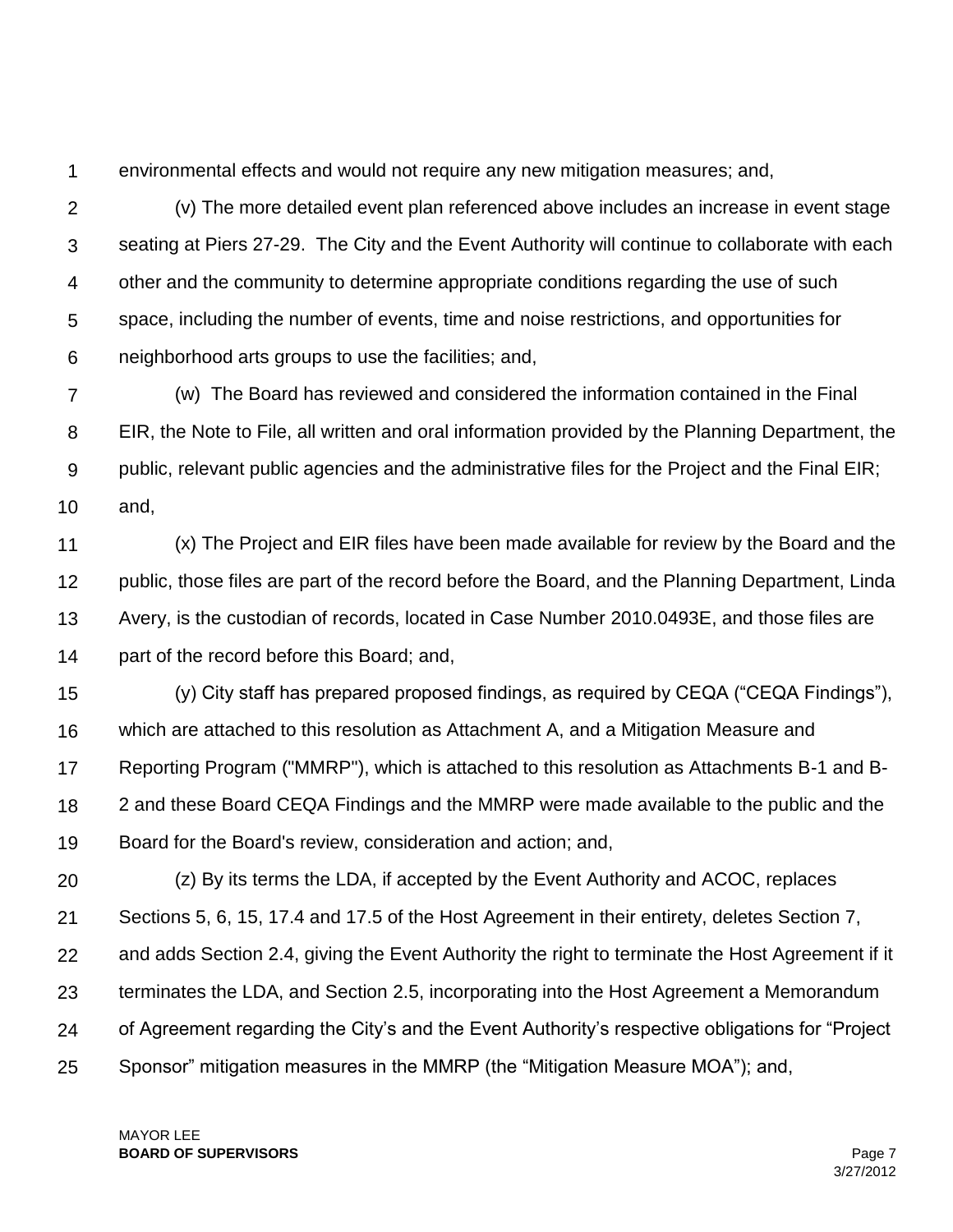1  $\mathcal{P}$ 3 (aa) The proposed LDA amends the Host Agreement's financial structure, creating a new structure where the Port finances and, where possible, performs Event-related infrastructure improvements to its property; and,

4 5 6 7 8 9 10 11 (bb) Under Section 9.4 of the Host Agreement, the ACOC agreed to endeavor to raise up to \$32 million over a three year period from private sources to reimburse the City for a portion of the City's costs in meeting its obligations under the Host Agreement, such as the costs of environmental review and the provision of adequate operational resources as set forth in the Implementation Plans (as such term is defined below). Section 9.4 established fundraising targets for the ACOC of \$12 million in year one ending seven working days after completion of environmental review under CEQA, and \$10 million each in years two and three; and,

12 13 14 15 16 17 18 19 20 21 22 23 24 25 (cc) The Controller's Office has issued a Memorandum to the President of the Board of Supervisors dated February 6, 2012, which is on file with the Clerk of the Board in File No. 120127 and is incorporated herein by reference as though fully set forth, reporting on the Controller's independent evaluation of ACOC's progress towards its year one fundraising goal of \$12 million, in which the Controller concludes that the ACOC has obtained written pledges, letters, and agreements totaling \$12 million payable to the ACOC over the coming three years, and that ACOC will be in financial position to make a payment to the City of approximately \$8 million net of ACOC expenses, absent additional fundraising; and, (dd) The ACOC has negotiated and will enter a Memorandum of Understanding with the City regarding the transfer of fundraising proceeds to the City, which documents ACOC's commitments to reimburse the City for all Fiscal Year 2011-2012 Event-related operational costs and demonstrate receipts of \$12 million by June 30, 2012; and, (ee) Under Section 9.3 of the Host Agreement, the ACOC agreed to provide to the Event Authority an irrevocable letter of credit, or other financial guarantee issued by a surety,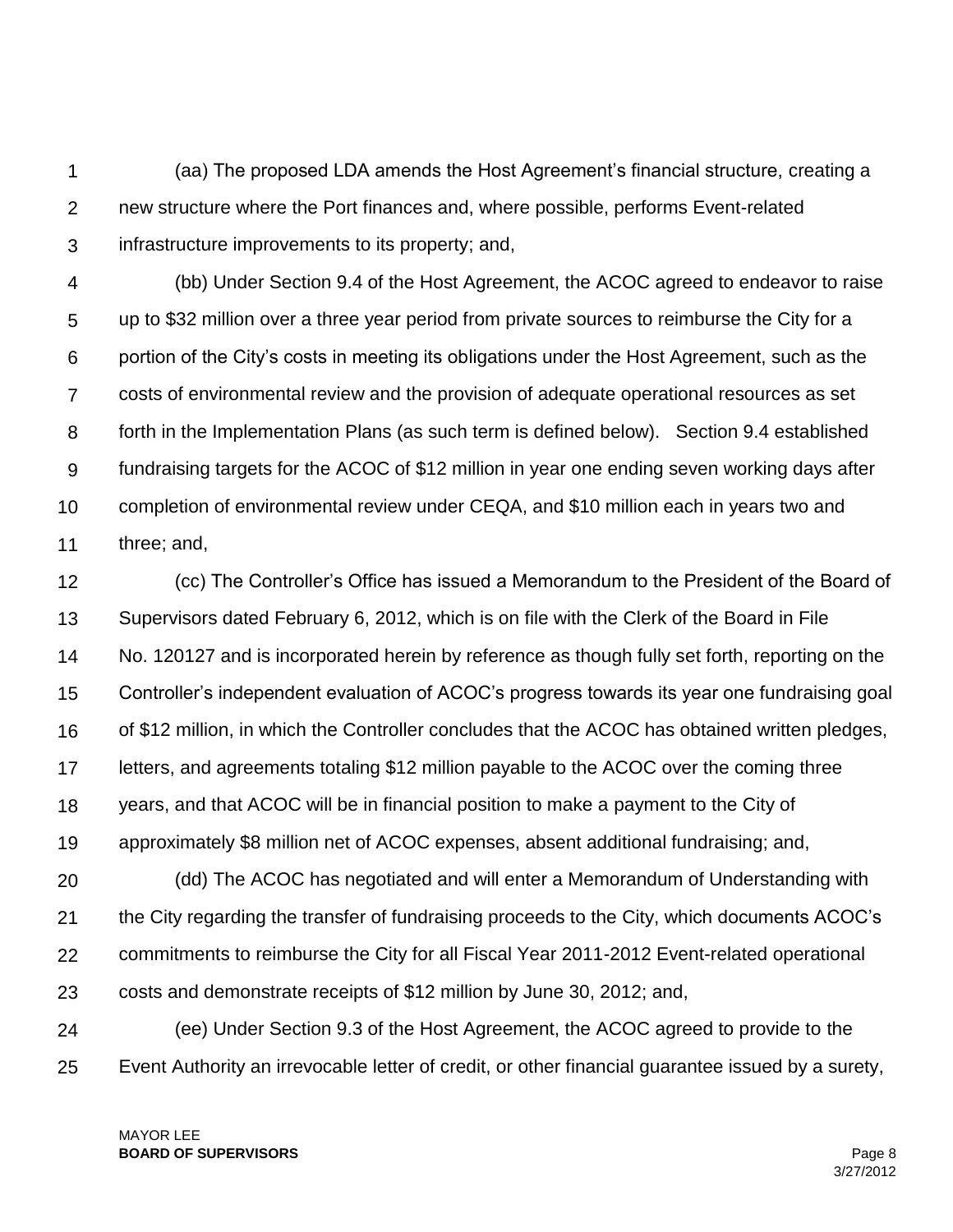1  $\mathcal{P}$ 3 4 in form and by an issuer acceptable to the Authority in the amount of \$32 million to provide compensation to the Authority if either the City or the ACOC fails to perform its obligations under the Host Agreement. The ACOC and the Event Authority are in discussions on the form this security will take to satisfy this obligation; and,

5 6 7 8 9 10 11 12 (ff) Section 2 of the Host Agreement includes a number of termination rights for the parties, including but not limited to the City's right to determine not to proceed with the Event based on the information generated by the environmental review process, the City's right to terminate if the ACOC fails to meet its year one fundraising target of \$12 million by the date that is seven working days after the completion of the CEQA process, and the Event Authority's right to terminate if the ACOC fails to provide security in the amount of \$32 million to the Authority to compensate the Authority for any failure by either the City or the ACOC to perform is obligations under the Host Agreement; and,

13 14 15 (gg) The proposed LDA includes as a condition precedent that all termination rights under Article 2 of the Host Agreement, except under Section 2.4, have expired or have been waived; and,

16 17 18 19 20 21 22 (hh) The Host Agreement called for the submission of the following implementation plans on or before the seventh day after completion of the CEQA process: People Plan, Security Plan, Waste Management Plan (now known as the Zero Waste Plan), Youth Involvement Plan, Workforce Development Plan, Ambush Marketing Plan, Advertising Plan, Water and Air Traffic Plan, and LEED Plan (now known as the Sustainability Plan), copies of which are on file in File No. 120127 (together, the "Implementation Plans") and will be attached to and made a part of the Host Agreement; and,

23 24 25 (ii) On March 20, 2012, a revised Workforce Development Plan and a revised Mitigation Measure MOA reflective of the revised Event strategy were submitted to File No. 120127, which documents will replace the original Workforce Development Plan and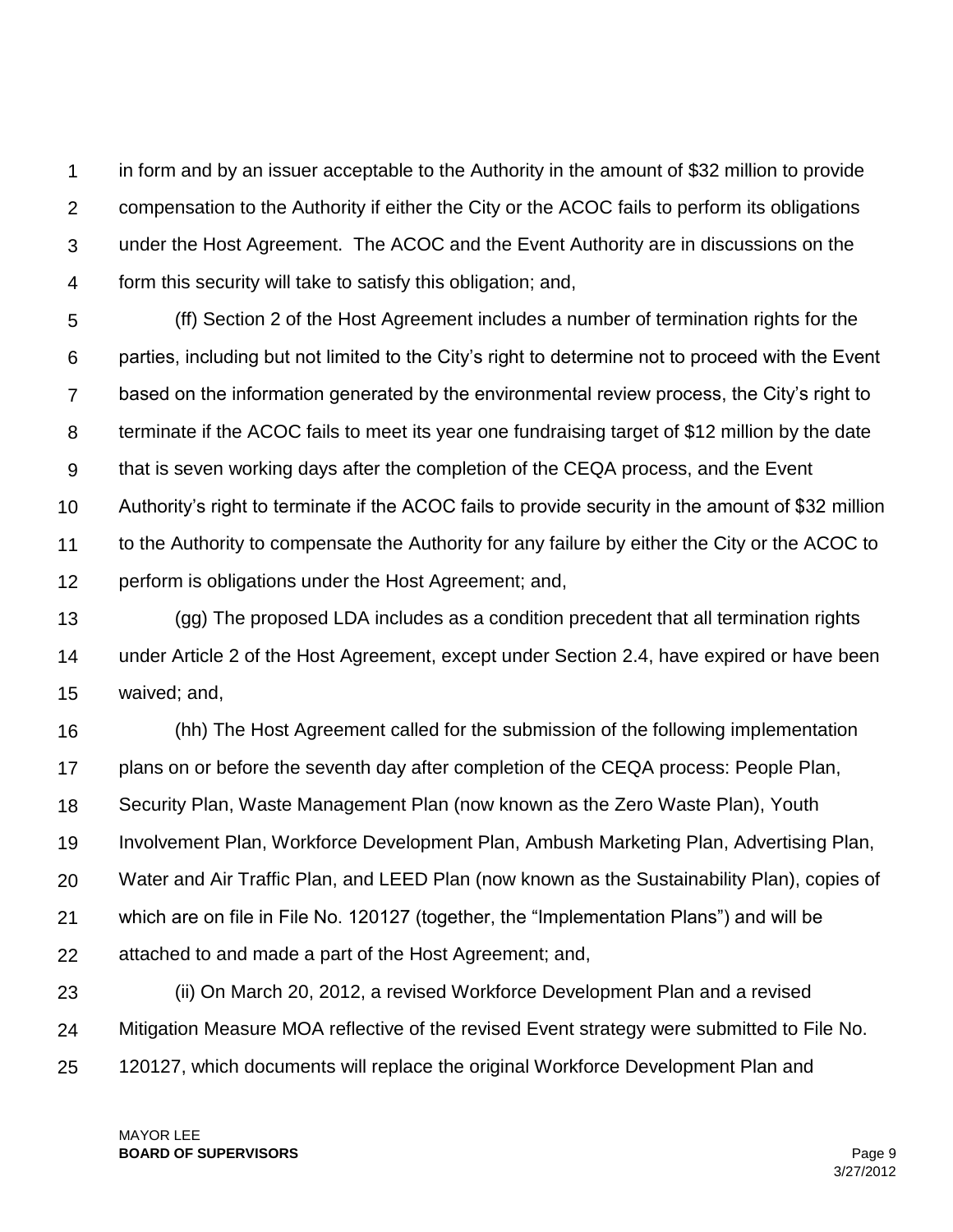1  $\mathcal{P}$ Mitigation Measure MOA, respectively, and will be attached to and made a part of the Host Agreement if the proposed LDA is approved and executed; and,

3 4 5 (jj) Such revised Workforce Development Plan adopts the City's Local Hiring Policy for Construction under Section 6.22(G) of the Administrative Code for all Event-related permanent construction projects; and,

6 7 8 9 (kk) Such revised Mitigation Measure MOA reallocates certain responsibilities reflective of the parties' revised approach to hosting the Event, including a clearer delineation of responsibility as to mitigation measures and protection strategies for the Bay and waterfront park lands; and,

10 11 12 13 (ll) Section 2.1(i) of the Host Agreement provides the City with the authority as lead agency under CEQA to "require modifications to the Event, including agreements pertaining to the Event, as are deemed necessary to mitigate significant environmental impacts if said impacts are identified through the environmental review process"; now, therefore, be it

14 15 16 17 18 19 20 21 22 23 24 25 RESOLVED, That this Board has reviewed the Final EIR and finds that the actions contemplated by this Resolution are within the scope of the Final EIR and were fully analyzed in the Final EIR for the reasons set forth in the Note to File and the Board CEQA Findings attached to this Resolution as Attachment A, and that no changes have occurred in the Project or in the circumstances surrounding the Project, nor has any new information regarding the Project or its circumstances come to light, that would require changes or additions to the Final EIR. Accordingly, this Board, in exercising its independent judgment, has relied upon and reviewed the information contained in the Board CEQA Findings, which describe the Project and the Final EIR, and rejects alternatives to the Project for the reasons set forth in the Board CEQA Findings, and hereby adopts the Board CEQA Findings, including the Statement of Overriding Considerations and the MMRP, attached to this Resolution as Attachments A, B-1 and B-2; and, be it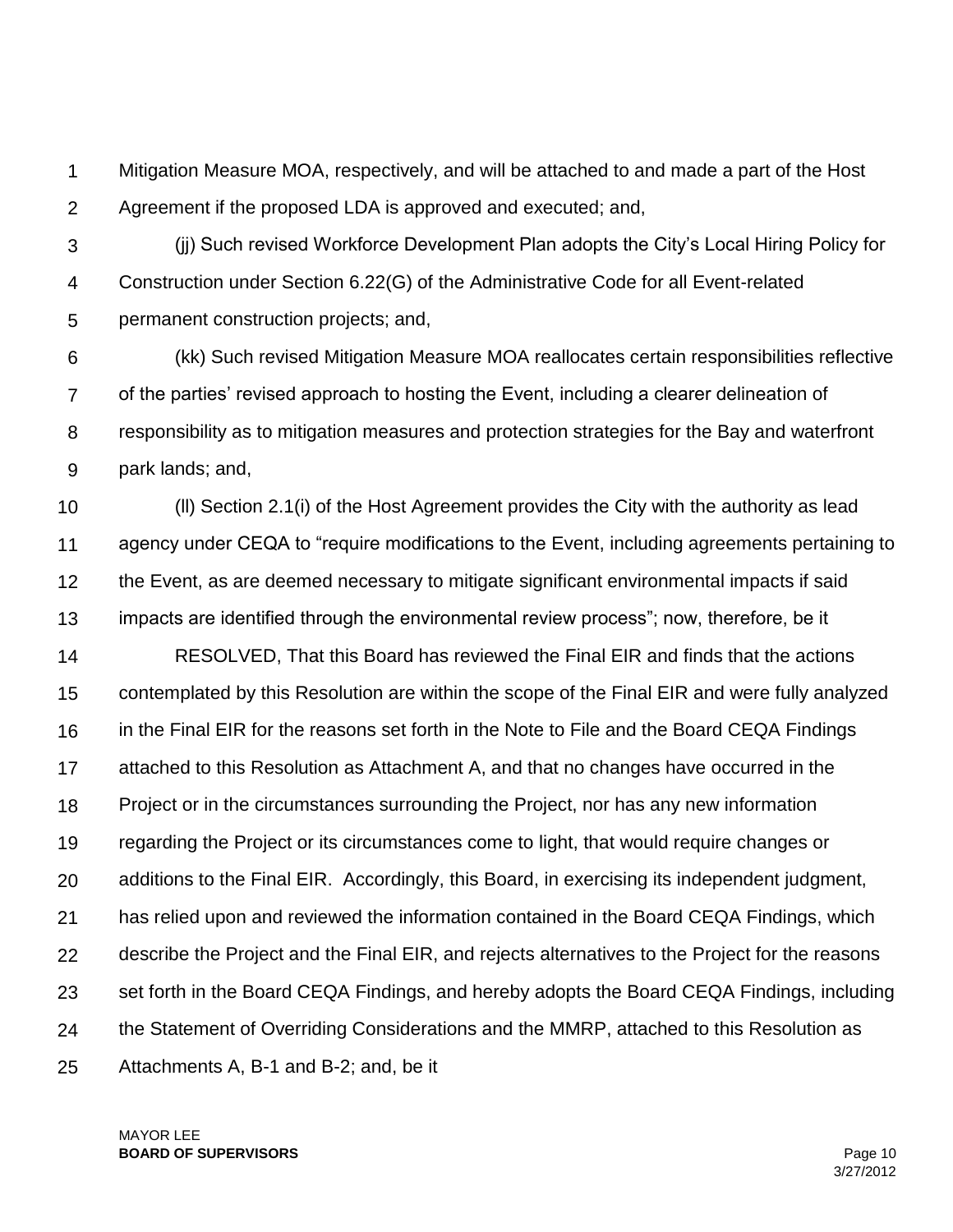1  $\mathcal{P}$ 3 4 FURTHER RESOLVED, That the Board of Supervisors finds that the ACOC has made significant progress toward meeting its year one fundraising target of \$12 million through contributions and pledges and waives the City's right to terminate under Section 2.2(h) of the Host Agreement; and, be it

5 6 7 8 9 FURTHER RESOLVED, That the Board of Supervisors hereby approves the Proposed LDA as an amendment to the Host Agreement that would upon due approval and execution supersede Articles 5, 6, 15, 17.4 and 17.5 in their entirety, delete Section 7, and add Sections 2.4 and 2.5 as described above, subject to the conditions set forth in this Resolution; and, be it

10 11 12 13 14 15 FURTHER RESOLVED, In so doing, the Board of Supervisors hereby reaffirms and approves the Host Agreement, as amended by (a) the LDA as revised as specified in this Resolution, including the allocation of responsibilities under the Mitigation Measure MOA incorporated in the Host Agreement by Section 2.5, and (b) the responsibilities set forth in the MMRP under Section 2.1(i) of the Host Agreement and the Implementation Plans (as so amended, the "Amended Host Agreement"); and, be it

16 17 FURTHER RESOLVED, That the approval of LDA by the Board of Supervisors is given on the following conditions:

18 19 20 21 22 (a) The Event Authority must accept the form and manner by which the ACOC proposes to satisfy its obligation to provide security to the Event Authority under Section 9.3 of the Host Agreement and agree to revise or waive the ACOC security requirement under such Section, including any right to terminate the Host Agreement or claim a Breach under Section 9.3 of the Host Agreement;

23 24 25 (b) The City and the Event Authority must agree to final cross-indemnity and insurance provisions relating to all Event-related activities in the City, all as approved by the City's Risk Manager, that are no less protective than the following standards: (i) commercial general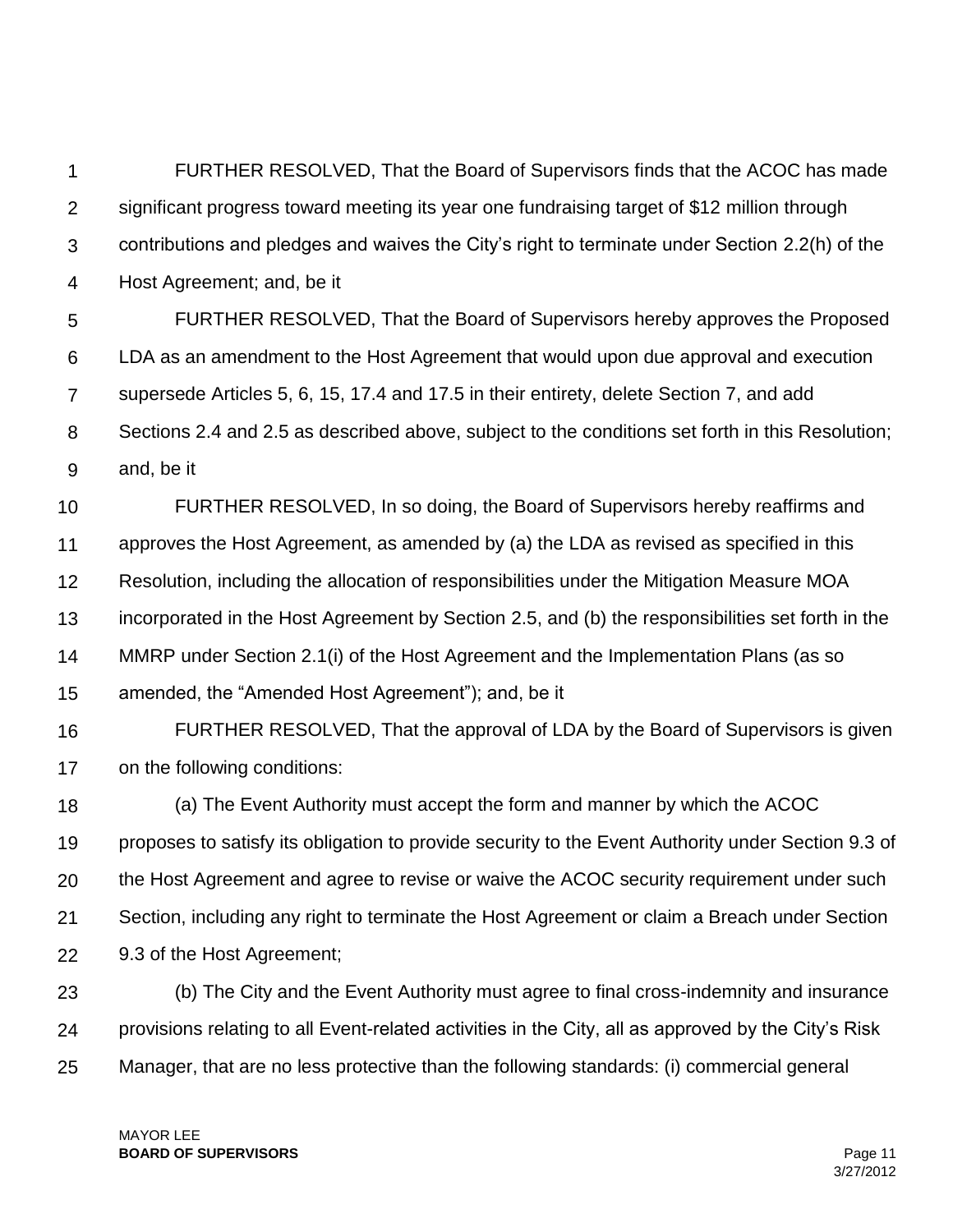1  $\mathcal{P}$ 3 4 liability coverage for Event-related risks in an amount deemed sufficient by the City's Risk Manager, but not less than those reflected in the LDA on file in File No. 120127, and (ii) insurance coverages for the Event Authority's specialized activities and third-party users of City property in amounts deemed sufficient by the City's Risk Manager;

5 6 7 8 9 10 11 12 (c) The Event Authority and the City must agree on reciprocal limitations on liability and grant releases to each other that protect the General Fund and the Port Harbor Fund from exposure under the Host Agreement, the LDA, the Venue Leases and Venue Licenses, and any other permit or contract under which the Event Authority will occupy and use City property, by limiting each party's liability to the other party to the amount of available proceeds of insurance plus the available proceeds under security given by either party for its obligations under the Host Agreement, including any security for Event Authority obligations and the ACOC security; and

13 14 15 (d) The Event Authority must provide a guaranty or other security for its obligations under the Host Agreement in form and substance approved by the City's Risk Manager and the City Attorney; and, be it

16 17 18 19 FURTHER RESOLVED, That the Board of Supervisors hereby approves the Project as described under the Final EIR, the Amended Host Agreement and the Implementation Plans, and directs that the LDA as revised consistent with this Resolution be returned to the Port Commission for its consideration; and be it

20 21 22 23 24 25 FURTHER RESOLVED, That, upon Port Commission approval of the LDA as revised consistent with this Resolution, the Board of Supervisors authorizes and directs the Executive Director of the Port (the "Executive Director") to execute the LDA in such final form (including, without limitation, preparation and attachment of, or changes to, any or all of the exhibits or related documents) as is approved by the Executive Director and which changes taken as a whole the Executive Director determines are in the best interests of the City, and otherwise do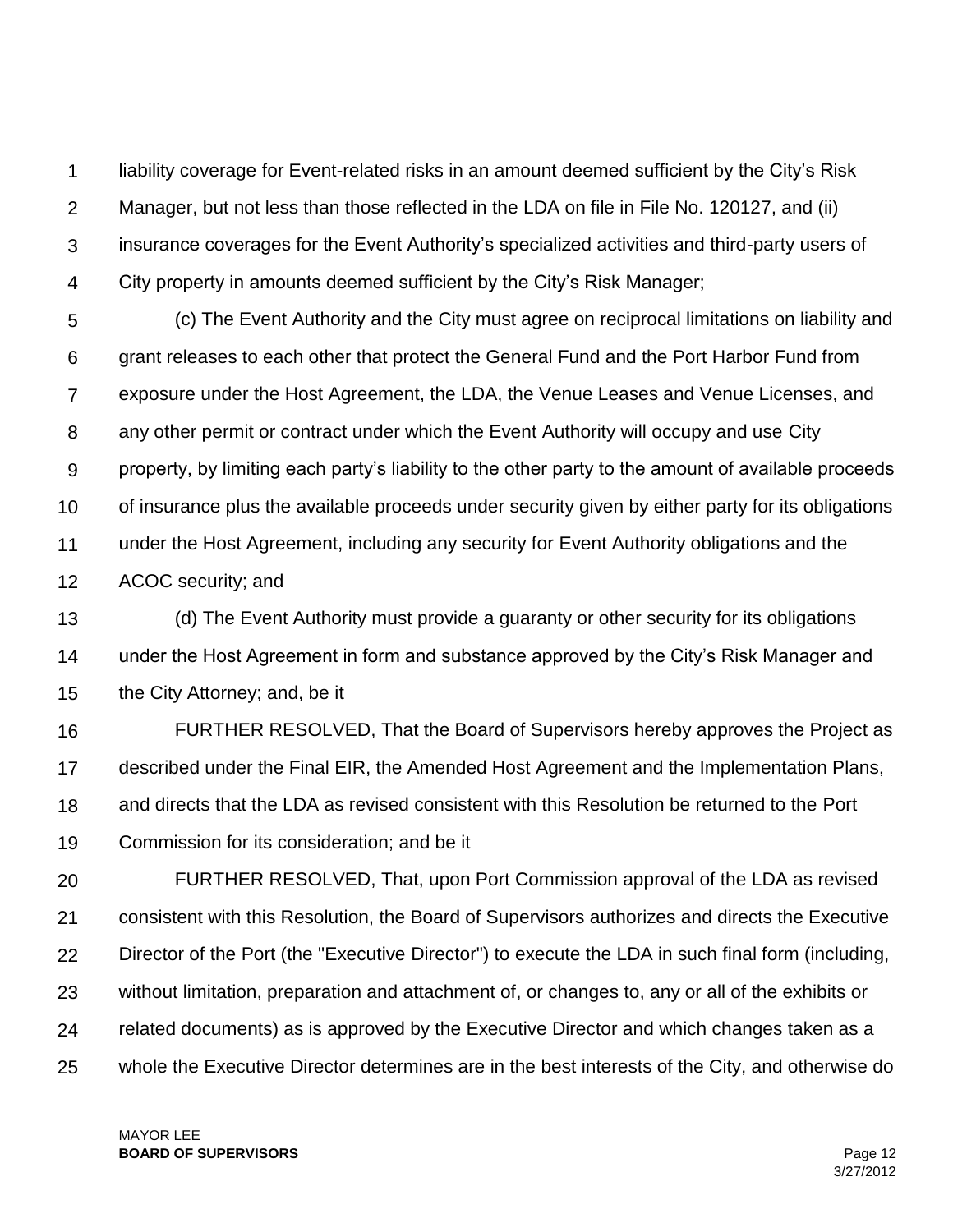1  $\mathcal{P}$ 3 4 5 6 7 8 not materially increase the obligations or liabilities of the Port or the City or materially decrease the public benefits accruing to the Port or the City, and are necessary or advisable to complete the transactions which the LDA contemplates and to effectuate the purpose and intent of this resolution, such determination to be made in consultation with the City Attorney, the Controller, the Director of the City's Office of Economic and Workforce Development (the "OEWD Director") and the City's Risk Manager, consistent with the approvals granted under this resolution and to be conclusively evidenced by the execution and delivery of the LDA by the Executive Director; and be it

9 10 11 12 13 14 15 16 17 18 19 20 FURTHER RESOLVED, That the Board of Supervisors authorizes the Executive Director to enter into any subsequent amendments or other modifications to the LDA (including, without limitation, any or all of the exhibits or related documents) that the Executive Director, taking such changes as a whole and in consultation with the City Attorney and, as appropriate for the risk and subject matter for the changes, the OEWD Director, the Controller, and the City's Risk Manager, determines are in the best interests of the City, reflect the terms by which the Port Commission approved the LDA, and otherwise do not materially increase the obligations or liabilities of the Port or the City or materially decrease the public benefits accruing to the Port or the City, and are necessary or advisable to complete the transactions which the LDA contemplates and to effectuate the purpose and intent of this resolution, such determination to be conclusively evidenced by the execution and delivery by the Executive Director of any amendments to such document; and be it

21 22 23 FURTHER RESOLVED, That the Board of Supervisors directs the America's Cup Project Director and the Executive Director, as applicable, to provide the following progress reports:

24 25 (a) to the Board of Supervisors on or before April 30, 2012, an update on whether and in what form the ACOC security instrument called for under Section 9.3 of the Host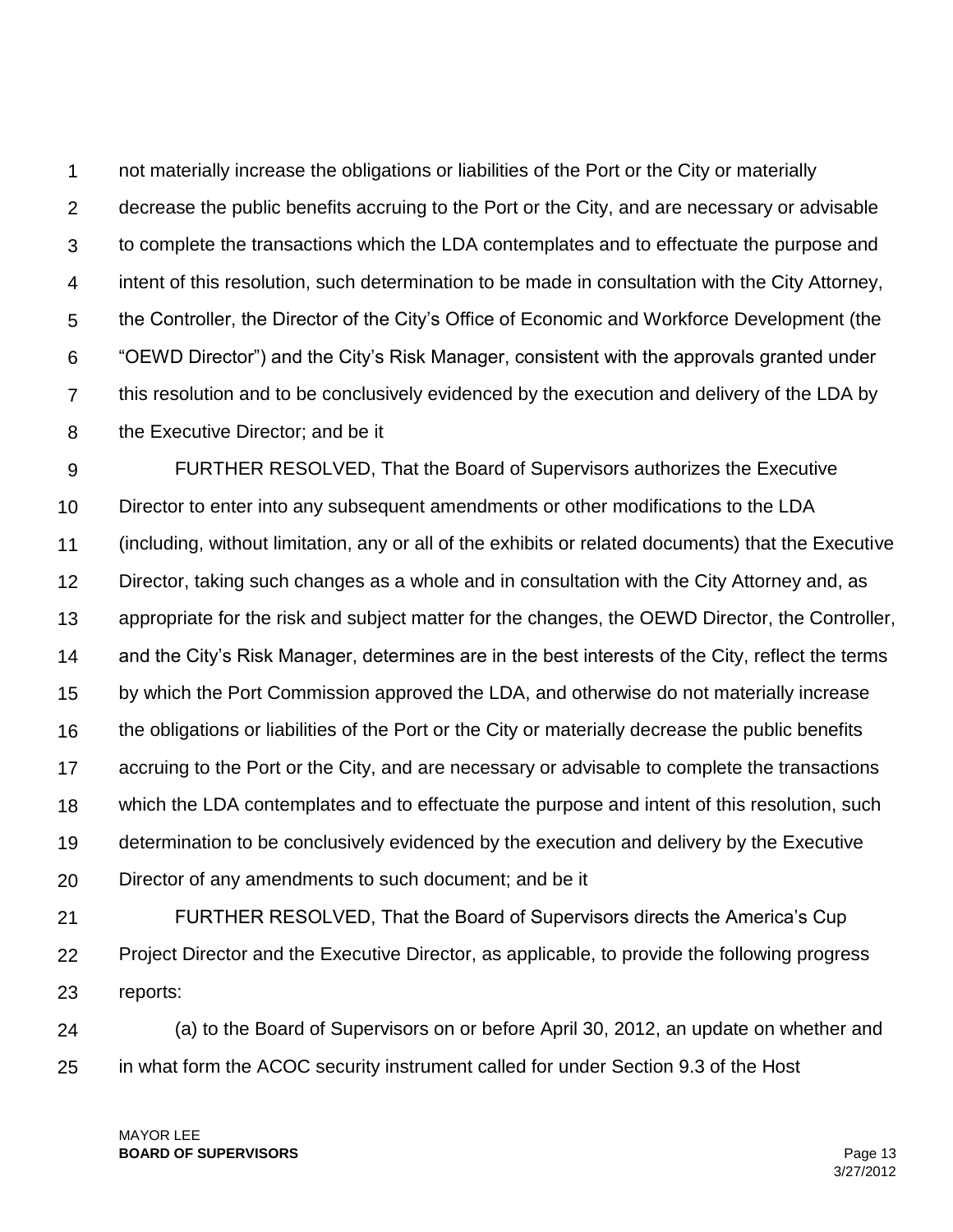1  $\mathcal{P}$ Agreement has been delivered and accepted by the Event Authority in full satisfaction of Section 9.3 of the Host Agreement;

3 4 5 6 (b) to the City Controller and the Budget & Finance Committee of the Board of Supervisors on a quarterly basis, a report on (i) ACOC fundraising and transfers of such revenues to the City, (ii) Port infrastructure expenditures in preparation for the Event and (iii) City operating expenditures for the Event; and

7 8 9 (c) if the ACOC does not contribute \$32 million to offset the City's Event costs, a proposal for cost saving measures for the City to offset any shortfall from Event-related tax and fundraising revenues; and be it

10 11 12 13 14 15 16 17 18 19 FURTHER RESOLVED, That the Board of Supervisors authorizes the OEWD Director to enter into any additions, amendments or other modifications to the Implementation Plans and the Mitigation Measure MOA that the OEWD Director, in consultation with the City Attorney, determine are in the best interests of the City, and otherwise do not materially increase the obligations or liabilities of the City or materially decrease the public benefits accruing to the City, and are necessary or advisable to complete the transactions which this resolution contemplates and to effectuate the purpose and intent of this resolution, such determination to be conclusively evidenced by the execution and delivery by the OEWD Director of the Implementation Plans, the Mitigation Measure MOA and any amendments to such document(s); and be it

20 21 22 23 24 25 FURTHER RESOLVED, That the Board of Supervisors authorizes and urges the Executive Director, the OEWD Director and any other appropriate officers, agents or employees of the City to take any and all steps (including, but not limited to, the execution and delivery of any and all certificates, agreements, permits, notices, consents and other instruments or documents), as they or any of them deems necessary or appropriate, in consultation with the City Attorney, in order to consummate the transactions in accordance